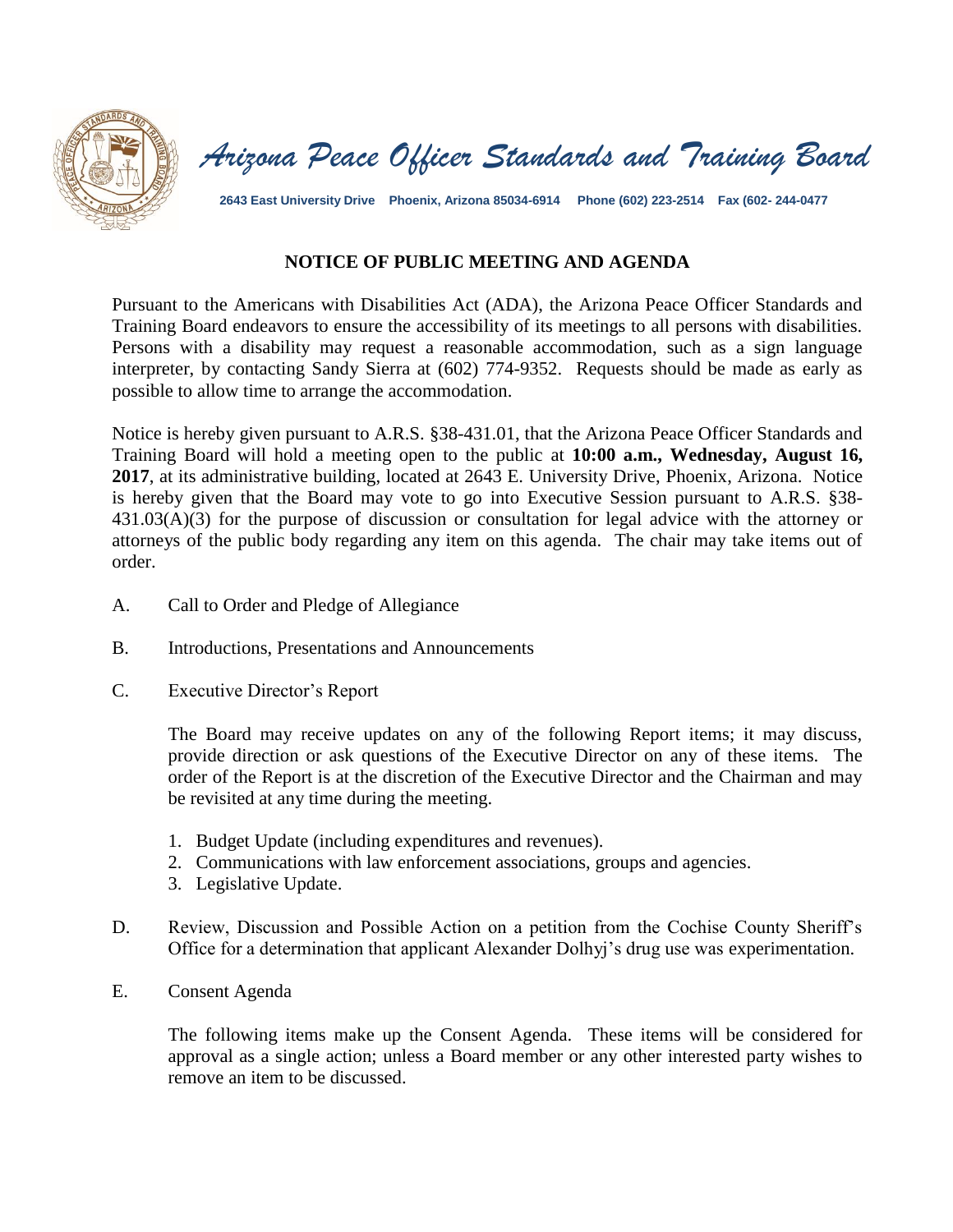*Consent Agreements for Voluntary Relinquishment of Peace Officer Certification*:

| 1. Adam C. Bell      | 17-056 | <b>Tucson Police Department</b>  |
|----------------------|--------|----------------------------------|
| 2. Glen A. Gardner   | 17-100 | <b>Phoenix Police Department</b> |
| 3. Gabriel A. Rivera | 15-117 | <b>Tucson Police Department</b>  |

## F. Final Action Cases – Review, Discussion and Possible Action

*Accept, Reject, or Modify the Findings of Fact and Conclusions of Law of the Administrative Law Judge Decision and vote on appropriate disposition on the following case:*

1. Javier Arellano 14-156 San Luis Police Department

*Accept, Reject, or Modify proposed Motion for Review and Reconsideration of Decision on the following case*:

2. Dustin R. Dionne 14-055 Phoenix Police Department

*Accept, Reject, or Modify proposed Consent Agreement on the following case*:

|  | 3. Ruben M. Villafana | 16-065 | <b>Quartzsite Police Department</b> |
|--|-----------------------|--------|-------------------------------------|
|--|-----------------------|--------|-------------------------------------|

*Accept the Certified Judgment from the Court and vote on appropriate disposition on the following cases:*

| 4. Oslando D. Johnson | 16-092 | Maricopa County Sheriff's Office   |
|-----------------------|--------|------------------------------------|
| 5. Jay H. Wu          | 16-083 | Salt River Pima-Maricopa Tribal PD |

*Accept, Reject, or Modify the Findings of Fact and Conclusions of Law and vote on appropriate disposition on the following cases:*

| 6. John J. Cotsonas   | 16-149     | Sahuarita Police Department     |
|-----------------------|------------|---------------------------------|
| 7. Blake A. Deimund   | 17-017     | <b>Tucson Police Department</b> |
| 8. Ronald H. Platerio | 15-106     | Gila River Police Department    |
| 9. Lorenzo Vela       | $16 - 163$ | Mesa Police Department          |

## G. New Cases – Review, Discussion and Possible Action

| 1. Richard B. Berry    | 17-094 | AZ Department of Public Safety     |
|------------------------|--------|------------------------------------|
|                        |        |                                    |
| 2. Ricardo D. Herreras | 17-074 | <b>Eagar Police Department</b>     |
| 3. Raymond A. Gomez    | 17-021 | <b>Avondale Police Department</b>  |
| 4. Alejandro Mendez    | 17-075 | <b>Glendale Police Department</b>  |
| 5. Aaron A. Tarter     | 17-079 | Coconino County Sheriff's Office   |
| 6. Kenneth R. Meeks    | 17-013 | <b>Tucson Police Department</b>    |
| 7. Denver M. Holzworth | 17-085 | Yuma Police Department             |
| 8. Brittney J. Martin  | 17-067 | Lake Havasu City Police Department |
|                        |        |                                    |